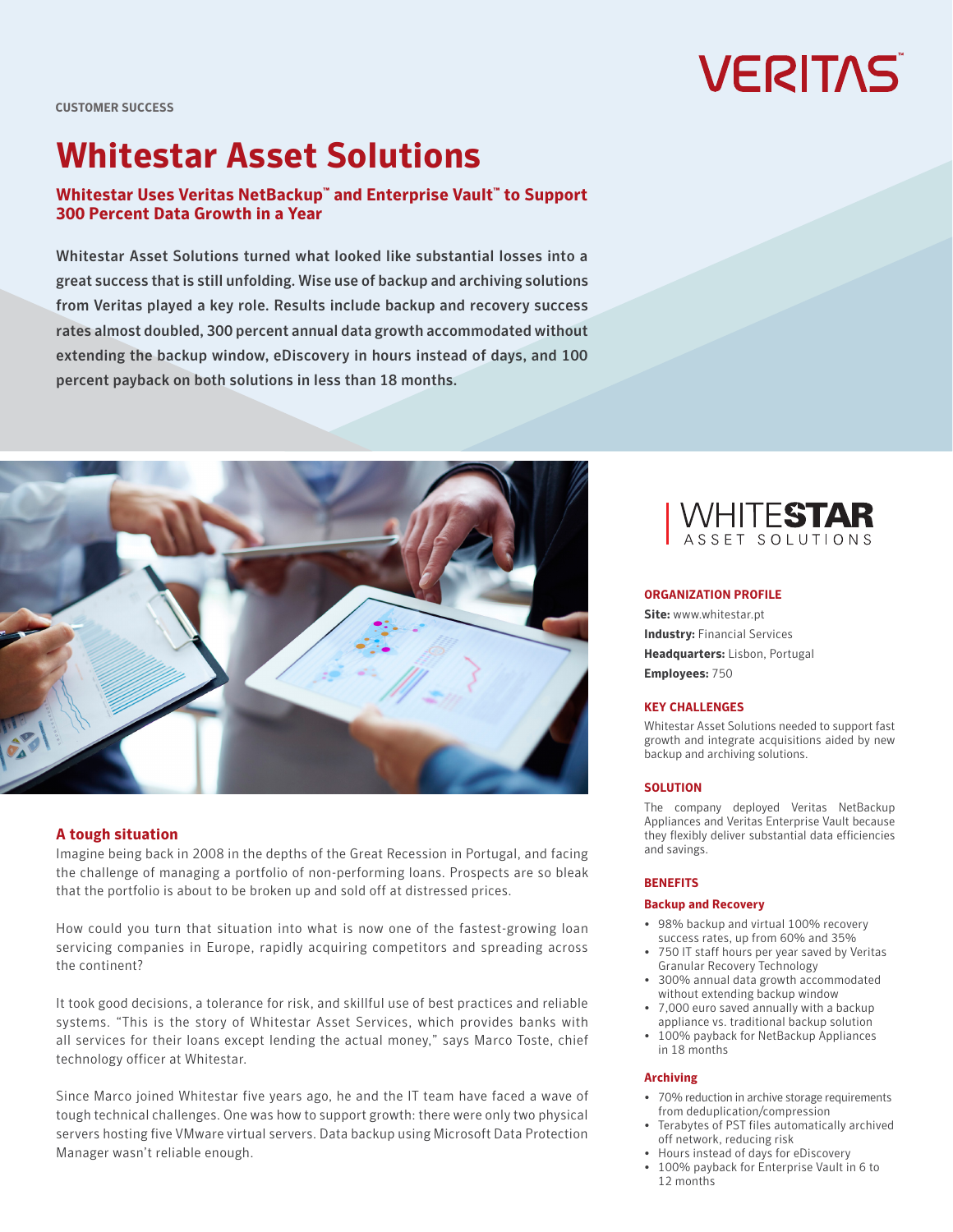**"**We do 5 to 10 recoveries a week, and NetBackup Granular Recovery Technology saves us an estimated 750 IT staff hours per year.\* We can have the helpdesk staff perform recoveries instead of senior IT engineers.**"**

#### Marco Toste

CTO<sub>1</sub>

Whitestar Asset Solutions

Toste chose Veritas Backup Exec software, but then Whitestar acquired companies with assets such as IBM AIX-based servers, and backup needed to support multiple platforms. He evaluated backup solutions from Veritas, Veeam, and EMC, and chose two Veritas NetBackup 5200 Series Appliances. The environment they protect has grown to 30 physical servers hosting 250 virtual machines.

NetBackup Appliances are made to scale quickly, combining backup software, server, networking and expandable storage in an optimized, 4U rack-mounted unit. "I have only one number to call for support," Marco says. "It's faster to deploy than a traditional backup solution with separate software, storage, etc. And calculations show that an appliance saves us an estimated 7,000 euro annually in total cost of ownership compared to a traditional solution."

#### **Making a big move easier**

Marco and team soon had a number of other problems to solve. How could they move 60 virtual machines from Whitestar's existing data center to a new one? They backed up servers on a NetBackup Appliance, took it to the new location, and recovered them successfully in a weekend, without disruption. "It worked well; at least I was not fired!" Marco quips.

Backup reliability climbed. "NetBackup Appliances raised backup success rates from 60 percent in our prior environment to 98 percent, and recovery success from 35 percent to virtually 100 percent," Marco says.

Granular Recovery Technology in NetBackup enables single items like Exchange messages or SharePoint folders to be restored without having to first recover the entire Exchange or SharePoint database. "We do 5 to 10 recoveries a week, and Granular Recovery Technology lets us do in a couple hours what would take days otherwise," Marco says. "It saves us an estimated 750 IT staff hours per year, and we can have the helpdesk perform recoveries instead of senior IT engineers."\*

Other features save more time and money. "A NetBackup deduplication rate of 63 percent is reducing the volume of our backed-up data to save us 20,000 to 30,000 euro annually in storage consumption," Marco says. "And because of NetBackup Accelerator, we can back up with the speed of an incremental, yet get the faster recovery benefits of a full backup. It's amazing."

Whitestar's data grew 300 percent in a year to 25 terabytes. "We now back up three times the volume of information in the same backup window," Marco says. "This is very valuable because we don't have to re-structure our window."

The NetBackup Appliances also play a key role in disaster recovery strategy. Each is in a separate data center, and they use NetBackup Auto Image Replication (AIR) to replicate only changed blocks of deduplicated data between them, including catalog metadata. That makes backup data available for immediate recovery at either site.

The team runs data from one of the appliances to tape for compliance purposes. "We face the same rules as banks, and must save our annual backup 10 years, our monthly for five years, our weekly one year, and our daily one month," Marco explains. "The Vault option of NetBackup manages tape rotation and retention automatically, making this much easier. Our NetBackup Appliances achieved 100% payback in 18 months."

## **TECHNOLOGY ENVIRONMENT**

- NetBackup 5200 Series Appliance in each of 2 data centers
- Applications backed up: Microsoft SQL Server, Microsoft Exchange Server
- Server platform: About 30 Huawei servers worldwide running 250 virtual machines with VMware 6, Windows Server 2012 R2, Red Hat Enterprise Linux 11
- Storage: Huawei 6800 and 5800
- Tape Library: Quantum Scalar i500 LTO6

### **SOLUTIONS**

- Veritas NetBackup 5200 Series Appliances - Veritas NetBackup 7 series software
- Veritas Enterprise Vault 11 series software with SharePoint Archiving, File System Archiving, Discovery Accelerator, Email Archiving

# **SERVICES**

• Veritas Essential Support Services

# **VERITAS**